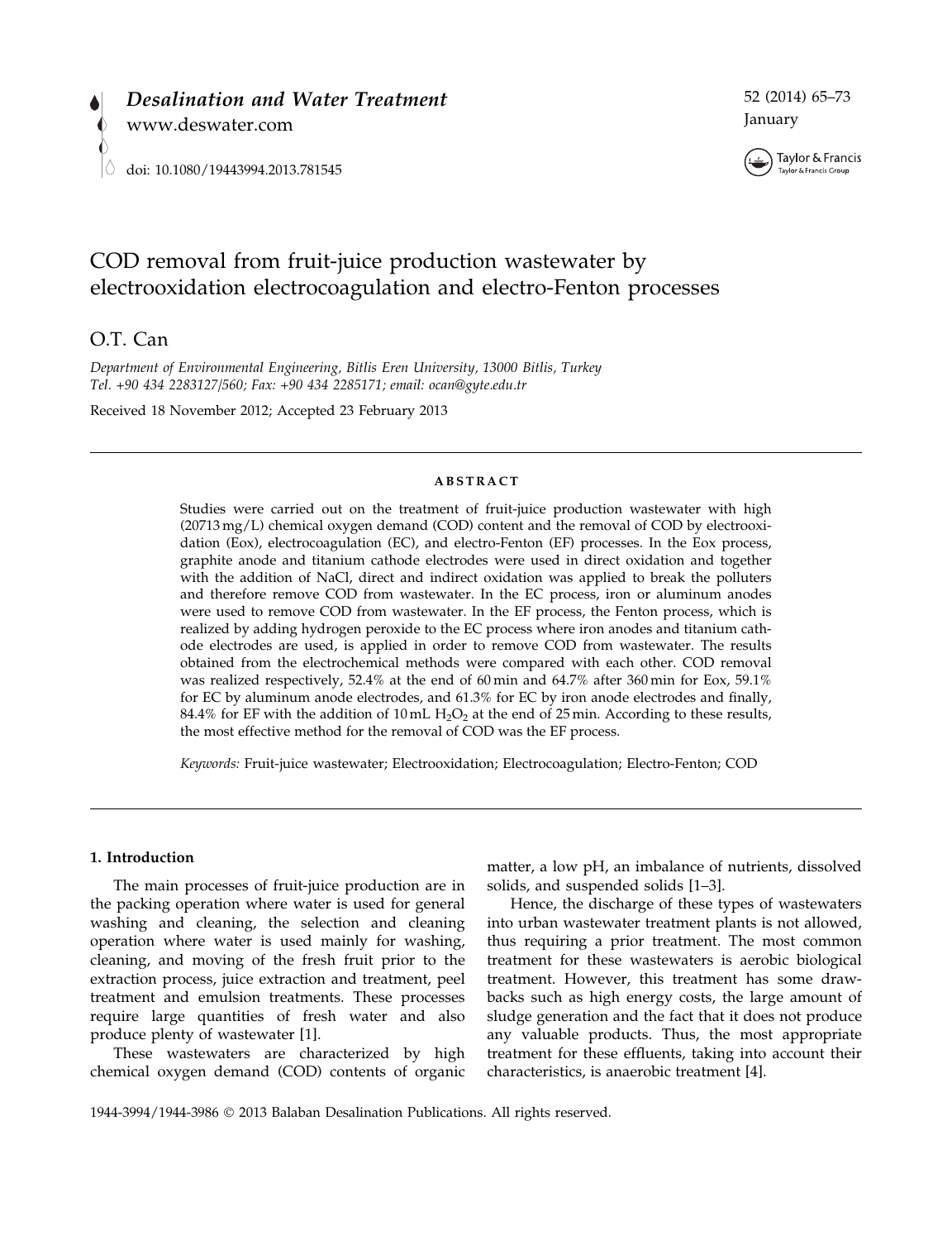Recent research has shown that electrochemical techniques can offer a good opportunity to prevent and remedy pollution problems due to strict environmental regulations. The use of electrochemical technologies for the treatment of organic pollutants contained in industrial wastewaters has received a great deal of attention in recent years [5]. The electrochemical treatment of food industry wastewaters, specifically deproteinated whey wastewater (DWW), simulated sugar beet factory wastewater (SFW) and fruit-juice factory wastewater (FJW) were investigated and 25, 68, and 43%. COD removal was achieved for DWW, SFW, and FJW, respectively [6]. The removal of organic pollutants from food industry wastewater by an aluminum electrocoagulation (EC) process was evaluated using a pilot batch reactor coupled to a rotating electrode. The electrochemical method yields a very effective reduction of all organic pollutants. Treatment reduced COD by 88% [7]. The removal of COD from olive oil mill wastewater was experimentally investigated using EC. Aluminum and iron were used in the reactor simultaneously as materials for electrodes. The reactor voltage was 12 V, current density fluctuated between 10 and  $40 \,\mathrm{mA/cm}^2$ . In the 30 min retention time, 52% COD was removed by the aluminum anode and 42% was removed by the iron anode [8].

Electrooxidation (Eox), EC, and electro-Fenton (EF) are widely used electrochemical technologies. Electrochemical treatment methods such as Eox and EC are known as high efficiency, effective, eco-friendly, and cost-effective processes [9–19].

There are few studies in which Eox, EC, and EF are applied on wastewater comparatively. In this study, it would be possible to compare the advantages and disadvantages of these three different methods over wastewater (fruit-juice production wastewater) and to analyze the effects of operation parameters.

The aim of this study was to investigate COD removal by three different electrochemical methods (EOx, EC, and EF) of fruit-juice production wastewater and to optimize the treatment process for the effects of the operating parameters such as initial pH, NaCl concentration, electrolysis time, and  $H_2O_2$ (hydrogen peroxide) dosage. Performances of these different electrochemical methods were also evaluated and compared with each other.

## 2. A brief description of Eox, EC, and EF

## 2.1. Electrooxidation

In Eox pollutants can be removed by direct electrolysis or indirect electrolysis. In direct electrolysis, pollutants exchange electrons directly with the anode surface without the involvement of other substances. In indirect electrolysis organic pollutants do not exchange electrons directly with the anode surface but rather through the mediation of some electroactive species regenerated there which act as intermediaries for the electrons shuttling between the electrode and the organic compounds. Indirect electrolysis can be a reversible or an irreversible process, and the redox reagent can be electrogenerated by either anodic or cathodic processes. Process selection depends on the nature and structure of the electrode material, experimental conditions, and electrolyte composition [20]. The general principle of direct and indirect oxidation is illustrated in Fig. 1.

Oxidation mediators can be metallic redox couples, such as  $Ag(II)$ ,  $Ce(IV)$ ,  $Co(III)$ ,  $Fe(III)$ , and  $Mn(III)$  or strong oxidizing chemicals, such as active chlorine, ozone, hydrogen peroxide, persulfate, percarbonate, and perphosphate. Among anodically generated oxidizing chemicals, active chlorine is the most traditional one and the most widely employed for wastewater treatment [20]. The general reaction of Eox for direct and indirect oxidation when chlorine is used as the mediator is listed in Table 1.

#### 2.2. Electrocoagulation

EC involves in situ generation of coagulants by electrolytic oxidation of an appropriate sacrificial anode (iron and aluminum) upon application of a direct current. The metal ions that are generated hydrolyze in the electrocoagulator mainly at pH values in the range of 6.0–7 to produce various metal hydroxide complexes and neutral  $M(OH)_{3}$ . These products are necessary for the removal of soluble or colloidal pollutants by virtue of various mechanisms including ionic complexation or ion exchange on the floc surface active sites, and the enmeshment of the colloidal pollutants into the sweep flocs. During or at the end of the process, flocs are removed either by sedimentation or by flocculation by means of hydrogen gas released from the cathode [16]. The general



Fig. 1. Direct and indirect oxidation of pollutants.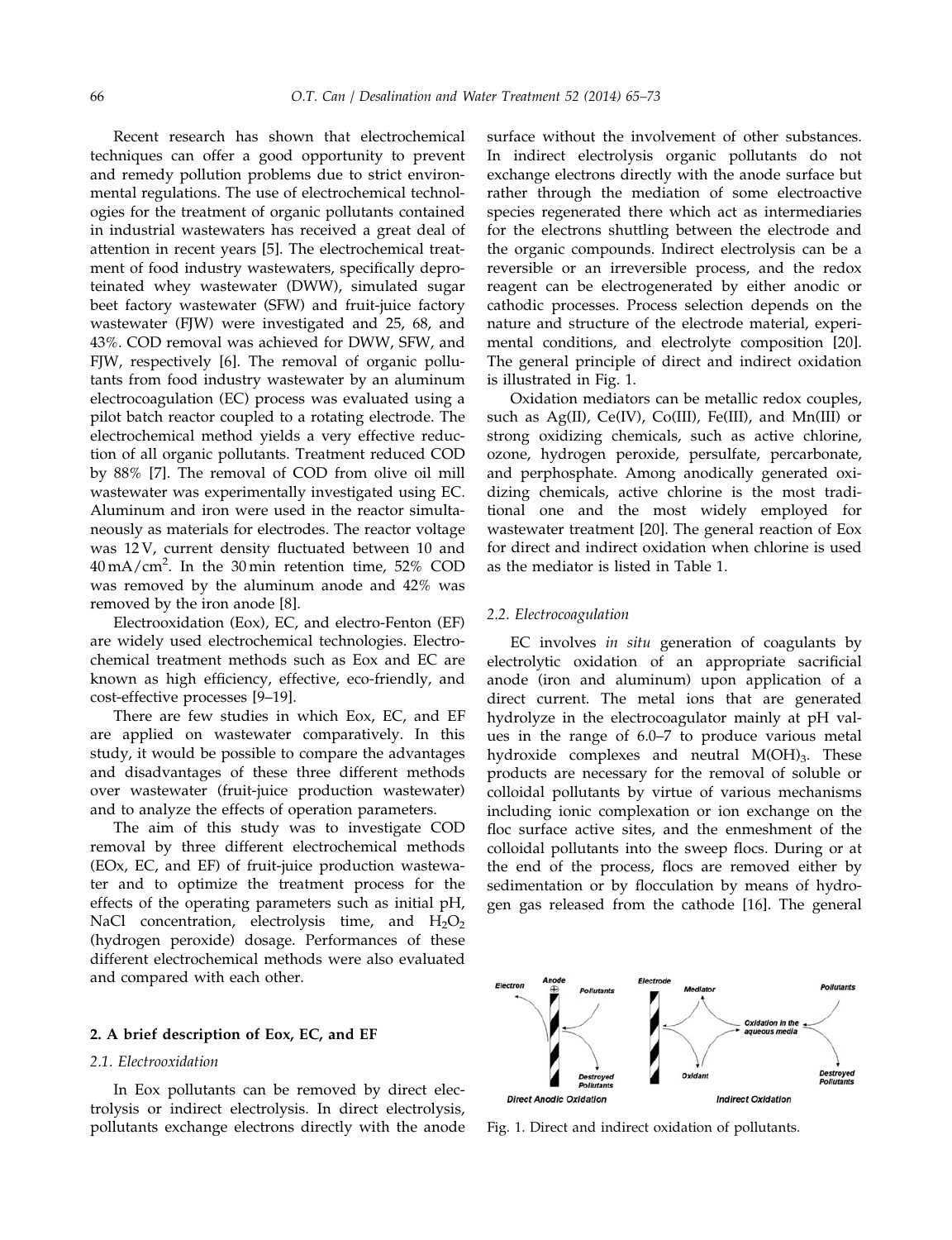| Electrochemical method                                       | Main electrodic reaction                                 |                                                                                                                         | Main reaction in liquid                                                                                                    |  |  |
|--------------------------------------------------------------|----------------------------------------------------------|-------------------------------------------------------------------------------------------------------------------------|----------------------------------------------------------------------------------------------------------------------------|--|--|
| EO <sub>x</sub> direct oxidation                             |                                                          |                                                                                                                         |                                                                                                                            |  |  |
| (Selective)                                                  | $MO_{r} + (OH^{2}) \rightarrow MO_{r+1} + H^{+} + e^{-}$ |                                                                                                                         | $R + MO_{r+1} \rightarrow RO + MO_r$                                                                                       |  |  |
| (Non selective)                                              | $MO_x + H_2O \rightarrow MO_x(OH^+) + H^+ + e^-$         |                                                                                                                         | $nMO_x(OH^+) + R \rightarrow \frac{n}{2}CO_2 + ze^- + zH^+ + nMO_x$                                                        |  |  |
| EO <sub>x</sub> indirect oxidation                           |                                                          |                                                                                                                         |                                                                                                                            |  |  |
| (Oxygen as mediator) $O_2 + 2H_2O + 4e^- \rightarrow H_2O_2$ |                                                          |                                                                                                                         | $H_2O_2 \rightarrow OH_2 + H^+ + e^-$                                                                                      |  |  |
|                                                              |                                                          |                                                                                                                         | $RH + OH_2 \rightarrow ROH + OH^-$                                                                                         |  |  |
| (Chlorine as mediator) $2Cl^{-} \rightarrow Cl_{2} + 2e^{-}$ |                                                          |                                                                                                                         | $Cl2 + H2O \rightarrow HOCl + H+ + Cl-$                                                                                    |  |  |
|                                                              |                                                          |                                                                                                                         | $HOCI + R \rightarrow ROH + Cl^-$                                                                                          |  |  |
| EC.                                                          |                                                          |                                                                                                                         |                                                                                                                            |  |  |
| Aluminum electrode                                           | $Al \rightarrow Al^{3+} + 3e^-$                          | $3H_2O + 3e^- \rightarrow \frac{3}{2}H_2 + 3OH^ Al^{3+} + 3OH^- \rightarrow Al(OH)_3$                                   |                                                                                                                            |  |  |
| Iron electrode                                               | $\text{Fe} \rightarrow \text{Fe}^{3+} + 3\text{e}^{-}$   | $3H_2O + 3e^- \rightarrow \frac{3}{2}H_2 + 3OH^-$ Fe <sup>3+</sup> + 3OH <sup>-</sup> $\rightarrow$ Fe(OH) <sub>3</sub> |                                                                                                                            |  |  |
| Electrofenton                                                |                                                          |                                                                                                                         |                                                                                                                            |  |  |
|                                                              |                                                          |                                                                                                                         | $Fe^{3+} + e^- \rightarrow Fe^{2+}$ $O_2 + 2H^+ + 2e^- \rightarrow H_2O_2$ $Fe^{2+} + H_2O_2 \rightarrow Fe(HO)^{2+} + OH$ |  |  |
| R: Organic pollutant                                         |                                                          |                                                                                                                         | $RH + OH \rightarrow ROH + \frac{1}{2}H_2$                                                                                 |  |  |

| Table 1 |                                               |
|---------|-----------------------------------------------|
|         | General reactions for electrochemical methods |

reaction of EC for iron and aluminum electrodes is listed in Table 1.

## 2.3. Electro-Fenton

EF methods broadly include electrochemical reactions that are used to generate in situ one or both of the reagents for the Fenton reaction. The reagent(s) generated depend on cell potential, solution conditions, and the nature of the electrodes. The EF process is generally characterized as having four different types [21];

 $H_2O_2$  is externally applied while a sacrificial iron anode is used as a ferrous ion source.

$$
\text{Fe}^{0} \rightarrow \text{Fe}^{2+} + 2\text{e}^{-2H_{2}\text{O} + 2\text{e}^{-}} \rightarrow H_{2} + 2\text{OH}^{-}H_{2}\text{O}_{2} \text{ (externally applied)}
$$
 (1)

Ferrous ion and  $H_2O_2$  are electro-generated using a sacrificial anode and an oxygen-sparging cathode.

$$
\text{Fe}^{0} \to \text{Fe}^{2+} + 2\text{e}^{-} \qquad \text{O}_{2} + 2\text{H}^{+} + 2\text{e}^{-} \to \text{H}_{2}\text{O}_{2} \tag{2}
$$
\n
$$
\text{Fe}^{3+}\text{e}^{-} \to \text{Fe}^{2+}
$$

Ferrous ion is externally applied and  $H_2O_2$  is generated by an oxygen-sparging cathode.

| $2H_2O \rightarrow 4H^+ + O_2 + 2e^-$  |     |
|----------------------------------------|-----|
| $O_2 + 2H^+ + 2e^- \rightarrow H_2O_2$ | (3) |
| $\text{Fe}^{2+}$ (externally applied)  |     |

Fenton's reagent is utilized to produce ( OH) hydroxyl radical and ferrous ion is regenerated via the reduction of ferric ion on the cathode.

$$
2H2O \rightarrow 4H+ + O2 + 2e- Fe3+ + e- \rightarrow Fe2+
$$
  
H<sub>2</sub>O<sub>2</sub> (externally applied) (4)

In this study, the first method was applied.  $H_2O_2$ (hydrogen peroxide) was externally applied while a sacrificial iron anode was used. The general reaction of EF is listed in Table 1.

## 3. Materials and methods

## 3.1. Wastewater characteristics

The studies were carried out on the treatment of fruit-juice production wastewater with a high (20,713 mg/L) COD content. The wastewater characteristics are listed in Table 2.

| Table 2 |                            |  |
|---------|----------------------------|--|
|         | Wastewater characteristics |  |

| <b>COD</b>                   | $20,713$ mg/L                 |
|------------------------------|-------------------------------|
| TOC.                         | $3,941 \,\mathrm{mg/L}$       |
| Total suspended solids (TSS) | $388 \,\mathrm{mg/L}$         |
| Choloride                    | $120 \,\mathrm{mg/L}$         |
| Conductivity                 | $1,198 \,\mathrm{\upmu S/cm}$ |
| pH                           | 4.1                           |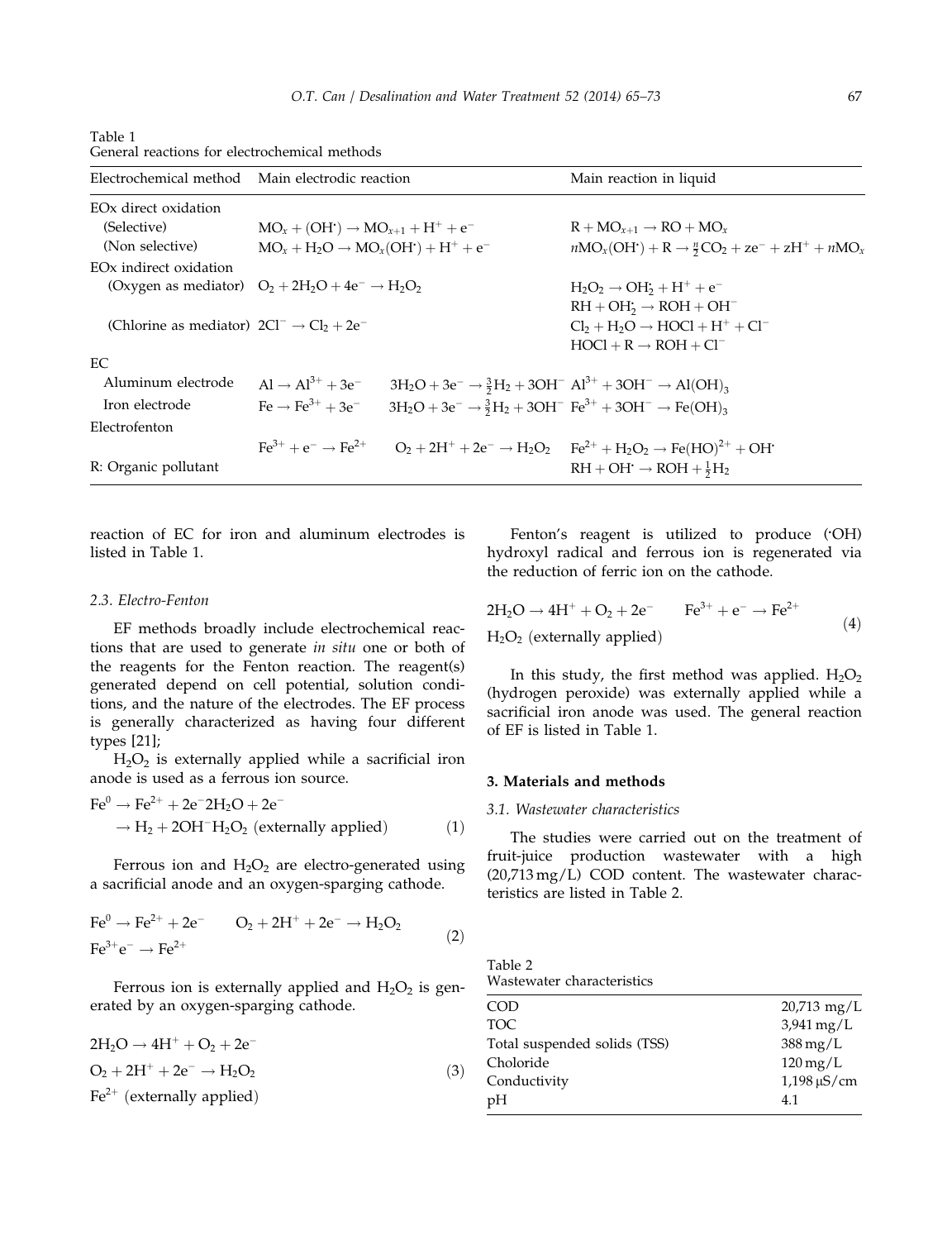#### 3.2. Chemicals and analytical method

All the chemicals (NaCl was used in indirect electrochemical oxidation studies,  $H_2SO_4$  and NaOH were used to arrange pH and  $H_2O_2$  was used in EF studies) used in the experiments were analytical quality Merck products.

All the chemical analyses were carried out in accordance with the Standard Methods for Examination of Water and Wastewater [22]. COD was determined using a COD reactor and direct reading spectrophotometer (DR/2000, HACH, USA). Total organic carbon (TOC) was determined through combustion of the sample at 680˚C using a nondispersive IR source (Tekmar Dohrmann Apollo 9000) TOC analyzer. All the experiments were repeated twice, the maximum experimental error was below 3% and the average values have been reported. The concentration of NaCl affects COD analysis because chloride is the most common interference and has the greatest effect on COD analysis results. COD reagents contain enough mercuric sulfate to eliminate the interference up to 2,000 mg/L chloride. In order to eliminate this interference, COD samples are diluted.

#### 3.3. Experimental apparatus and procedure

An Eox, EC, and EF reactor was made of plexiglass with dimensions of  $60 \text{ mm} \times 60 \text{ mm} \times 100 \text{ mm}$ and a 250 mL working capacity. The reactor contains two electrodes of the same dimensions of  $50 \text{ mm} \times 50 \text{ mm}$ ; one anode and one cathode electrode. The total effective anode electrode area was  $25 \text{ cm}^2$ , and the distance between electrodes was 7 mm for the EC reactor, 21 mm for the Eox reactor and 21 mm for the EF reactor. The experimental setup is shown in Fig. 2.

In the Eox process, a graphite anode and a titanium cathode was used, and in the EC process, respectively, iron and aluminum anodes of 99.53%



purity were used, as well as a titanium cathode, and in the EF process, an iron anode and a titanium cathode were used.

Before each run, aluminum electrodes were washed with acetone to remove surface grease. The impurities on the surfaces of the aluminum were removed by dipping for 5 min in a solution which was prepared by mixing 0.1 L of HCl solution (35%) and  $0.2$  L of hexamethylenetetramine  $(CH<sub>2</sub>)6N<sub>4</sub>$  aqueous solution (2.80%) [23]. In each run, 250 mL of the wastewater solution was placed into the reactor after adjusting to a desired pH value using  $H_2SO_4$  or NaOH solutions and was agitated using a magnetic stirrer at 200 rpm (Heidolp 3600 model). The current density was adjusted to a desired value and the run was started. At the end of the run, the solution was filtered. In the experiments, a digital D.C. power supply (Agilent 6675A System; 0–120V/0–18A) was used. To prevent the temperature increasing in the reactor, it was cooled externally by adding cool air. Therefore, all the runs were performed at a constant temperature of 25˚C.

## 4. Results and discussion

## 4.1. COD removal performance of the Eox process

The effects of pH, NaCl concentration and electrolysis time were investigated in order to determine the preliminary optimum operating conditions for high removal efficiency of COD.

To investigate the COD removal performance by Eox process, a graphite anode electrode was used. Carbon and graphite electrodes are very cheap and have a large surface area so they have been widely used for the removal of organics in electrochemical reactors with three-dimensional electrodes (e.g. packed bed, fluidized bed, carbon particles, porous electrode, etc.). However, with these materials, Eox is generally accompanied by surface corrosion, especially at high current densities [24].

## 4.1.1. Effect of pH

pH is an important operating factor influencing the performance of the Eox process. In the Eox process, where strong oxidants especially like active chloride are used, free chloride, hypochlorides, and chlorates of different ratios are produced depending on the pH. These products play a significant role in the removal of COD in the Eox process [25].

During Eox studies, it is known that a pH check is not made, that the initial pH changes dramatically Fig. 2. Schematic diagram of experimental set-up. and that later on various ions in the solution are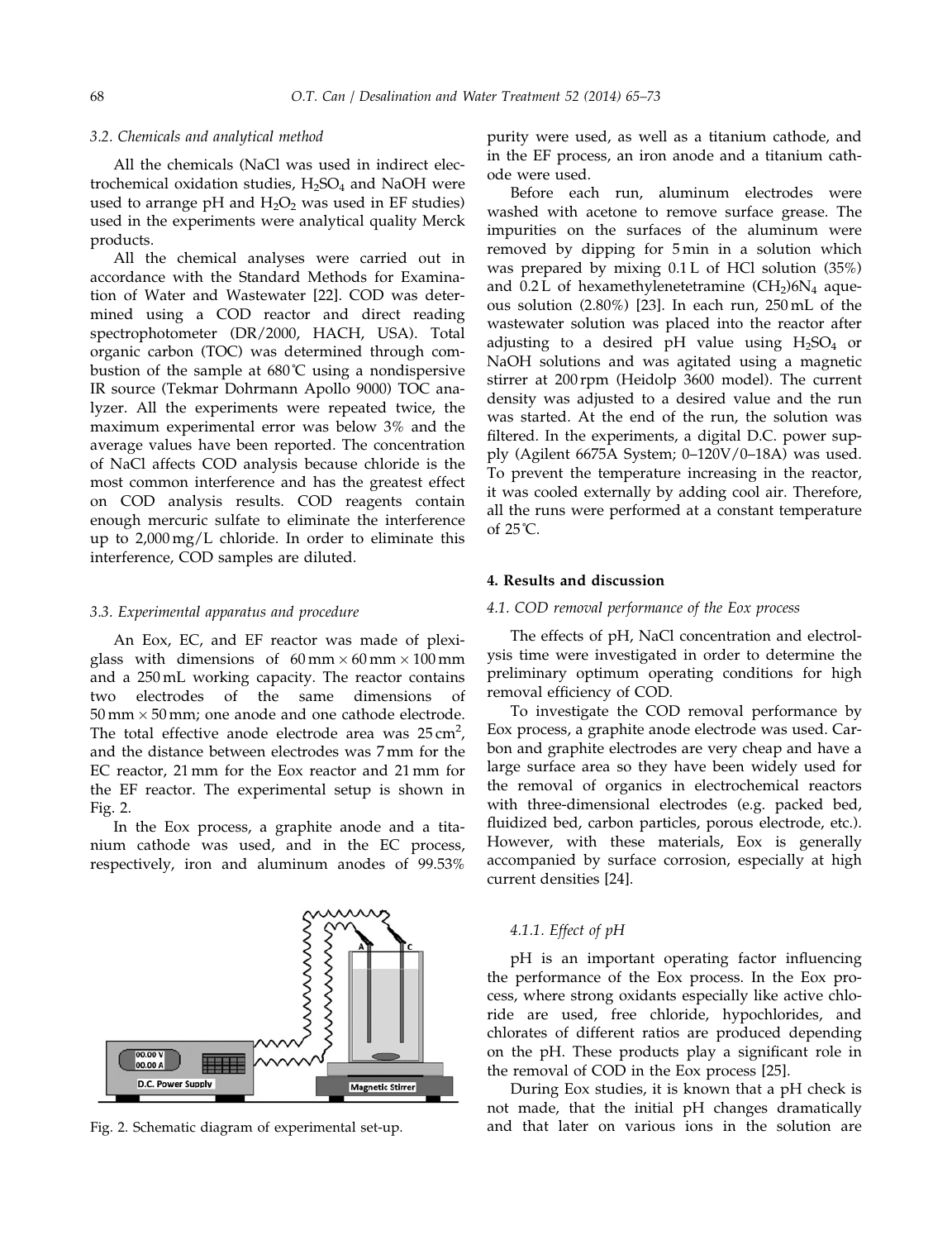Table 3 Initial and final pH for Eox process

| Initial pH |     |     |     | 10  |      |
|------------|-----|-----|-----|-----|------|
| Final pH   | 3.9 | 5.8 | 6.7 | 7.3 | 10.9 |

stabilized at a point depending on the buffering capacity. Taking this reality into consideration, the initial and final pH values are monitored in this study in order to examine the effect of pH more effectively. The initial and final pH values for the Eox process are listed in Table 3.

The effect of the initial pH was investigated within a range of 4–12 while holding constant the current density (200 A/m<sup>2</sup>), NaCl concentration  $500 \,\text{mg/L}$  and operating time (60 min). The effect of the initial pH on the COD removal efficiency of the Eox process is shown in Fig. 3. While the removal efficiency decreases at the pH 4 and the pH 8–10 interval, it reaches the highest value (52%) at pH 6.

#### 4.1.2. Effect of NaCl concentration

The effect of the NaCl concentration was investigated within a range of 500–4,000 mg/L while holding constant the current density  $(200 \text{ A/m}^2)$ , operating time (60 min) and initial pH 6. The effect of NaCl concentration on the COD removal efficiency of the Eox process is shown in Fig. 4. While the removal efficiency decreases a little depending on the concentration increase at the 1,000–4,000 mg/L interval, it reaches the highest value (52%) at 500 mg/L.

On the other hand, the cell voltage decreased respectively, from 12.5 to 11.8, 10.8, 8.7, and 7.8 V. When the concentration of chloride increased



Fig. 3. Effect of initial pH on COD removal efficiency of the Eox process.



Fig. 4. Effect of NaCl concentration on COD removal efficiency of the Eox process.

respectively, from 0 to 500, 1,000, 2000, and 4,000 mg/L. This decrease was due to the increase in conductivity of the solution because of the addition of the supporting electrolyte. As a result of this, the power consumption during the treatment of wastewater decreased.

During the Eox process in the absence of NaCl, 39% of COD removal was noted. When the Eox process was repeated with the addition of NaCl, it showed a marked increase in the COD removal rate. For 500 mg/L NaCl, 52% of COD removal was noted. For a high concentration of sodium chloride, a low percentage of COD removal was noted.

## 4.1.3. Effect of time

The effect of EC time was investigated within a range of 30–360 min while holding constant the



Fig. 5. Effect of operating time on COD removal efficiency of the Eox process.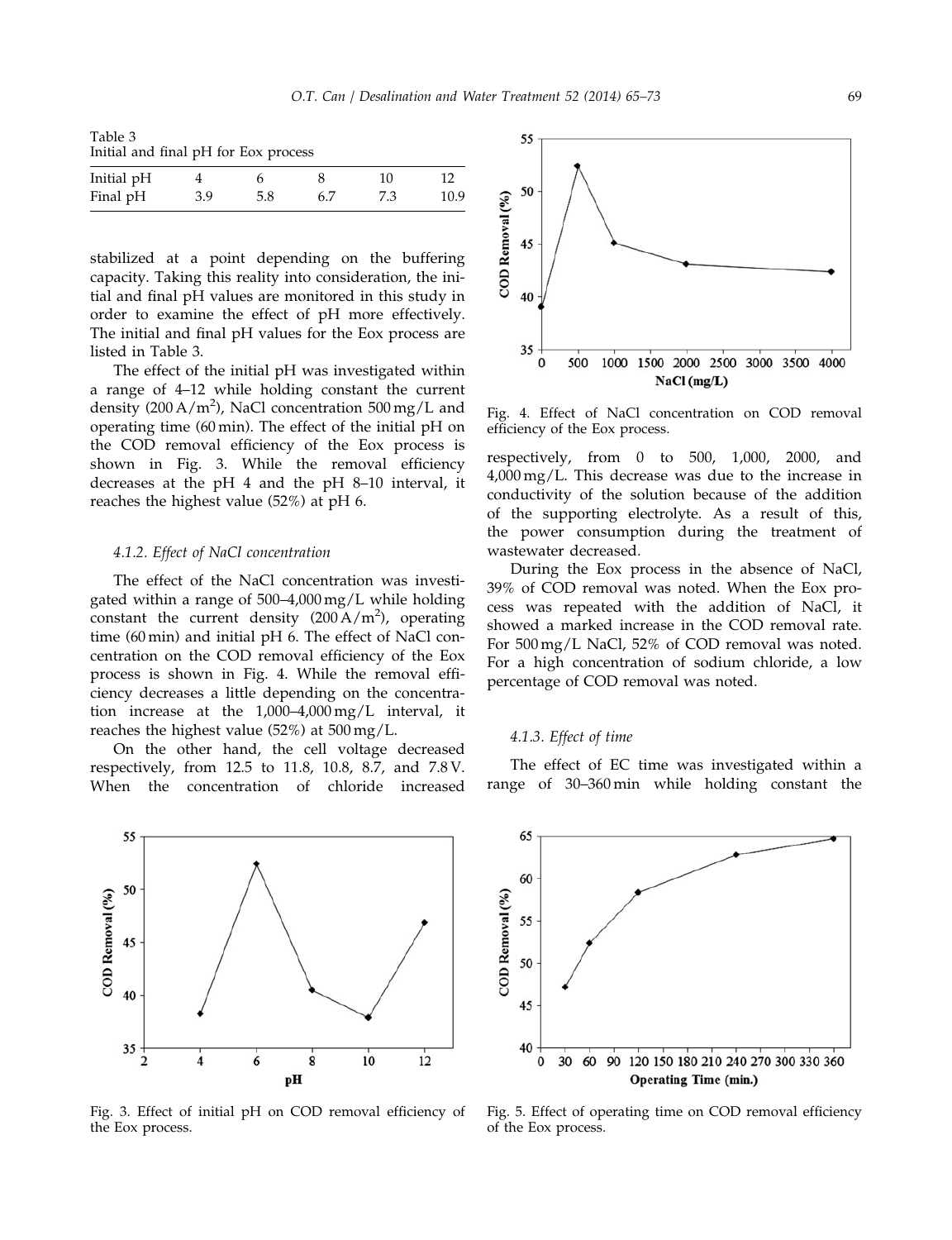current density  $(200 \text{ A/m}^2)$ , NaCl concentration 500 mg/L and initial pH 6. The effect of operating time on the COD removal efficiency of the Eox process is shown in Fig. 5. While the removal efficiency increases with a decelerating increase depending on duration increase, it reached 52.4% in the 60 min and 64.7% in the 360 min.

#### 4.2. COD removal performance of the EC process

The COD removal performance of the EC process was investigated within a range of 5–25 min while holding constant the current density  $(200 \text{ A/m}^2)$ . All the runs were started at the actual pH of the wastewater.

In the EC process where an aluminum anode electrode was used, the final pH was arranged as pH 5.5 with a precipitation pH of Al(OH). In the same way, in the EC process where an iron anode electrode was used, the final pH was arranged as pH 7.8 with a precipitation pH of Fe(OH). The COD removal efficiency of the EC process is shown in Figs. 6 and 7.

It is observed that the COD removal efficiency did not change depending on the anode material in the process where aluminum or iron anodes were used and that the values reached were 59.1% for aluminum and 61.3% for iron at the end of a coagulation duration of 25 min.

#### 4.3. COD removal performance of the EF process

The COD removal performance of the EC process was investigated within a range of 2.5–10 mL externally applied  $H_2O_2$  (hydrogen peroxide) while holding constant current density (200 A/m<sup>2</sup> ), operating



Fig. 7. COD removal efficiency of the EC process (Iron anode).

time (25 min), and wastewater pH 3.5. At the end of the operating time (25 min), the wastewater was taken from the reactor and stirred at 200 rpm for 120 min to maintain the Fenton reaction.

The effect of the amount of hydrogen peroxide (externally applied  $H_2O_2$ ) on the COD removal efficiency of the EF process is shown in Fig. 8.

The COD removal efficiency increases depending on the amount of hydrogen peroxide that is added and it reached a value of 84.4% for 10 mL.

In the EC process, it is known that chemical dissolution also occurs in addition to electrochemical dissolution in the anode and as a result, practical dissolution is greater than theoretical dissolution. However, in the EF process, theoretical dissolution occurs much more. In Table 4, the dissolved iron anode electrode amounts are shown in accordance with the amount of hydrogen peroxide that is added.



Fig. 6. COD removal efficiency of the EC process (Aluminum anode).



Fig. 8. COD removal efficiency of the EF process (externally applied  $H_2O_2$ ).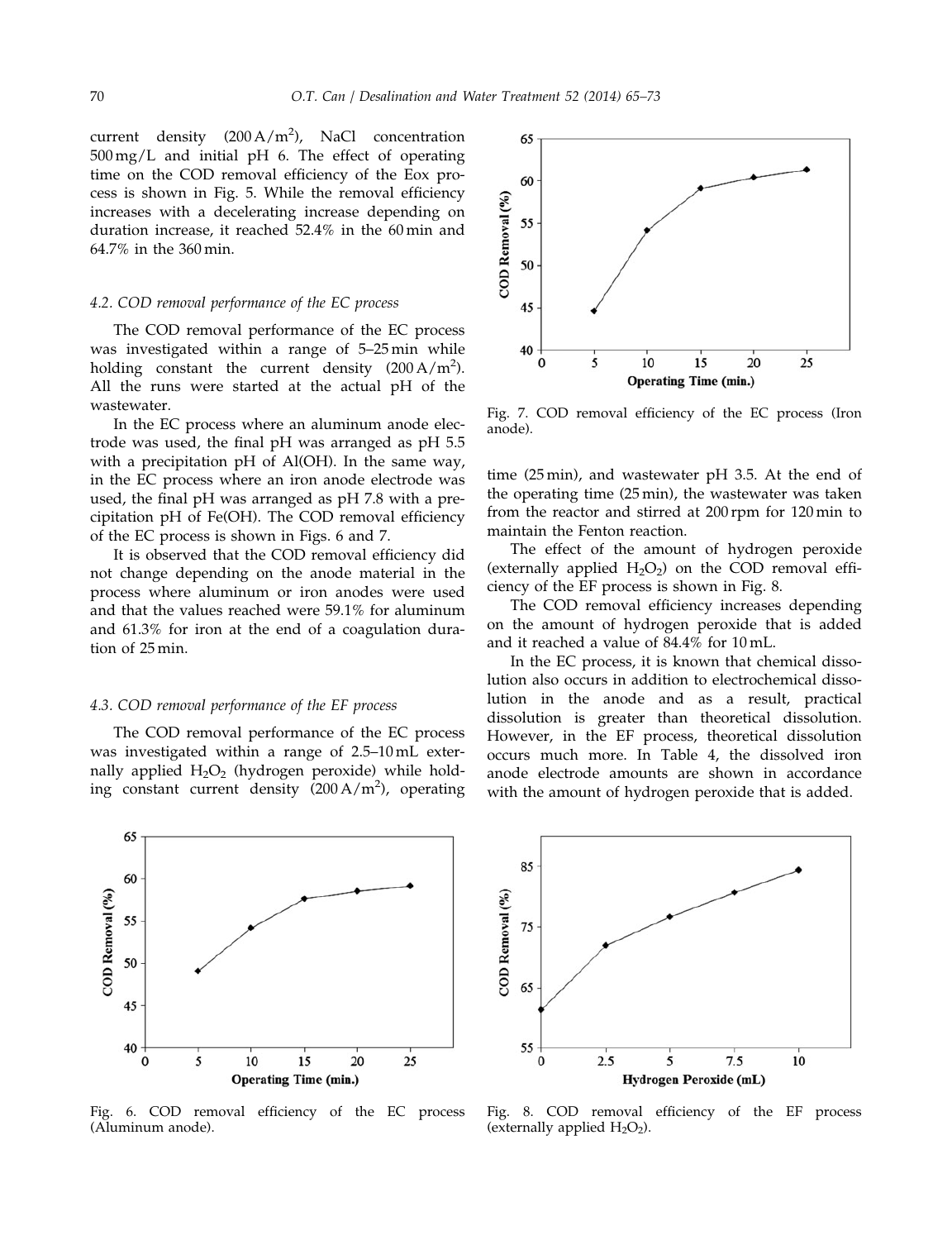| $H_2O_2$ mL                 |     | 2.5   |       | 7.5   | 10     |  |
|-----------------------------|-----|-------|-------|-------|--------|--|
| $H2O2$ mg                   |     | 833   | 1,665 | 2,498 | 3,330  |  |
| $H_2O_2$ mg/L               |     | 3,330 | 6,660 | 9,990 | 13,320 |  |
| Fe theoretical mg           | 145 | 145   | 145   | 145   | 145    |  |
| Fe practical mg             | 217 | 244   | 264   | 276   | 293    |  |
| Fe practical mg/L           | 868 | 976   | 1,056 | 1,104 | 1,172  |  |
| $H_2O_2$ /Fe (mg) practical |     | 3.41  | 6.31  | 9.05  | 11.37  |  |

Table 4  $H<sub>2</sub>O<sub>2</sub>$  dosage and practical solubility of iron electrode for the EF process

In the EF process, it is observed that the chemical dissolution of iron anodes increases in accordance with the amount of hydrogen peroxide that is added and due to the pH being kept stable at 3.5. In cases, where 10 mL hydrogen peroxide is added, the practical dissolution is two times that of theoretical dissolution.

The specific energy consumption (SEC) is the dominant component of the running costs of most electrochemical treatment processes. The applied potential and current are very important for evaluating the economic aspect of the systems. The applied potential, current and dissolution of the electrodes directly affect the aspects of cost and efficiency of the process. The SEC is defined as the amount of energy consumed per unit mass of COD removed  $(COD_{rem})$ , expressed in kWh/kg of COD removed and is given as follows:

$$
SEC = (V \times I \times t) / COD_{rem})
$$
 (5)

where  $V$  is the voltage across the electrodes,  $I$  is the current in amperes,  $t$  is the time in hours, and  $\text{COD}_{\text{rem}}$  is the COD removal. The SEC values of Eox, EC, and EF processes are calculated and listed in Table 5.

The most economic values in terms of SEC amount were provided by EC process with low potential and experiment duration. The highest SEC values were observed in Eox process with high potential and experiment duration. Despite applied high potential, the EF process has average SEC value in terms of experiment duration compared with the other two processes. The lowest SEC value (0.054 kWh/kg  $\text{COD}_{\text{rem}}$ ) was attained with the EC process in which the aluminum anode electrode was used with 49.1% COD removal efficiency. The highest SEC value was

Table 5 The SEC values and electrode dissolution of processes

| Run                   |     | Time (min) Voltage (V) |     | Current (A) Electrode consumption |               | $\mathrm{COD}_{\mathrm{rem}}\ (\%)$ | SEC, kWh/kg                 |
|-----------------------|-----|------------------------|-----|-----------------------------------|---------------|-------------------------------------|-----------------------------|
|                       |     |                        |     | Theoretical (g)                   | Practical (g) |                                     | $\mathrm{COD}_\mathrm{rem}$ |
| Eox process           | 30  | 11.9                   | 0.5 |                                   |               | 47.2                                | 1.217                       |
|                       | 60  | 11.8                   | 0.5 |                                   |               | 52.4                                | 2.174                       |
|                       | 120 | 11.8                   | 0.5 |                                   |               | 58.4                                | 3.902                       |
|                       | 240 | 11.8                   | 0.5 |                                   |               | 62.8                                | 7.257                       |
|                       | 360 | 11.7                   | 0.5 |                                   |               | 64.7                                | 10.477                      |
| EC process (Al Anode) | 5   | 3.27                   | 0.5 | 0.014                             | 0.019         | 49.1                                | 0.054                       |
|                       | 10  | 3.26                   | 0.5 | 0.028                             | 0.040         | 54.1                                | 0.097                       |
|                       | 15  | 3.25                   | 0.5 | 0.042                             | 0.059         | 57.6                                | 0.136                       |
|                       | 20  | 3.25                   | 0.5 | 0.056                             | 0.077         | 58.5                                | 0.179                       |
|                       | 25  | 3.24                   | 0.5 | 0.070                             | 0.098         | 59.1                                | 0.221                       |
| EC process (Fe Anode) | 5   | 3.38                   | 0.5 | 0.029                             | 0.044         | 44.6                                | 0.061                       |
|                       | 10  | 3.37                   | 0.5 | 0.058                             | 0.088         | 54.1                                | 0.100                       |
|                       | 15  | 3.36                   | 0.5 | 0.087                             | 0.128         | 59.1                                | 0.137                       |
|                       | 20  | 3.36                   | 0.5 | 0.116                             | 0.172         | 60.4                                | 0.179                       |
|                       | 25  | 3.36                   | 0.5 | 0.145                             | 0.217         | 61.3                                | 0.221                       |
| EF process (Fe Anode) | 25  | 16.1                   | 0.5 | 0.145                             | 0.293         | 84.4                                | 0.767                       |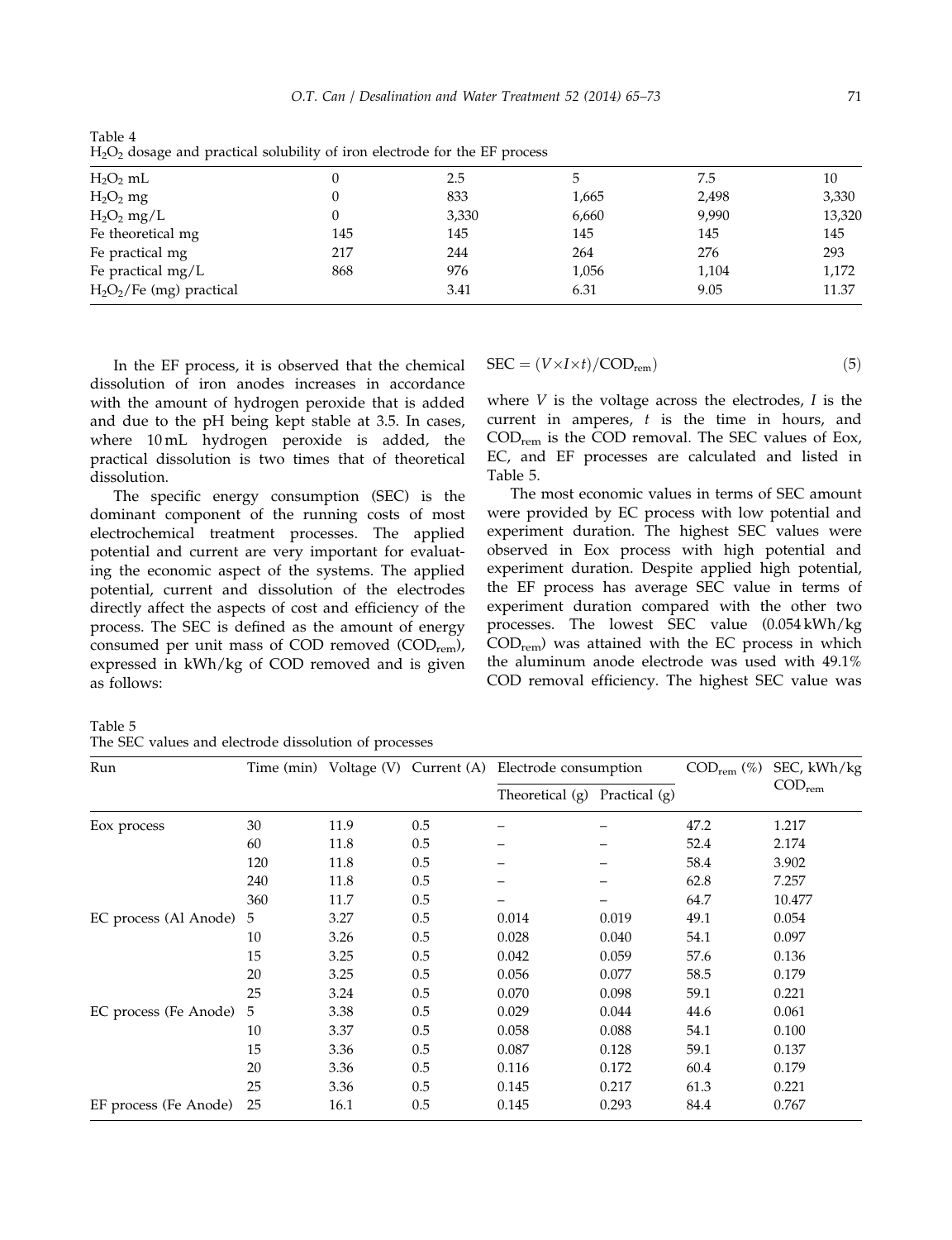

Fig. 9. COD removal efficiency of the electrochemical process.

attained with the Eox process with 64.7% COD removal efficiency (10.477 kWh/kg COD<sub>rem</sub>). However, it must be remembered that the dissolution of electrodes in the EC process directly affects removal efficiency and cost. It must be remembered that hydrogen peroxide consumption would increase removal cost in addition to electrode consumption despite high removal efficiency (84.4% COD) in the EF process. Another important issue apart from removal costs is the amount of sludge generation of these processes. Since there is no electrode consumption in the Eox process, it does not generate sludge. When an iron electrode is used in the EC process, two times more sludge is generated than with an aluminum electrode. Sludge formation in the EF process is nearly 1.5 times greater than in the Eox process in which iron electrode was used.

The treatment of Acid green V was investigated by Eox using  $Ti/RuO<sub>2</sub> IrO<sub>2</sub> TiO<sub>2</sub>$  as the anode and cathode and NaCl as the supporting electrolyte. The experimental results showed that at 10 L/h flow rate and  $2.5$  A/dm<sup>2</sup> current density for an initial COD 960 mg/L, COD reduction and power consumption were found to be 87.5% and 3.255 kWh/kg COD, respectively [26]. The treatment of olive oil mill wastewater was investigated by EC using aluminum and iron electrodes. The experimental results showed that at under the 30 min retention time,  $20 \text{ mA/cm}^2$  current density for an initial COD 48,500 mg/L 52% COD removal was reached for the aluminum anode against 42% COD removal for the iron anode [8].

## 5. Conclusion

While COD removal efficiency is realized at a ratio of 64.7% at the end of 360 min and 60% at the end of 25 min in the EC process, it is realized as 84.4% in the EF process where 10 mL hydrogen peroxide is used. In Fig. 9, the COD removal efficiencies of the electrochemical processes can be seen.

While the Eox and EC processes used for COD removal from fruit-juice production wastewater with high COD content show almost similar performances, it was observed that the EF process showed a better performance than the others.

## References

- [1] S. Thevendiraraj, K. Klemes, D. Paz, G. Aso, J. Geronimo, G.J. Cardenas, Water and wastewater minimisation study of a citrus plant, Resour. Convers. Recycl. 37 (2003) 227–250.
- [2] A.G. Moat, J.W. Foster, M.P. Spector, Microbial Physiology, fourth ed., John Wiley, Canada, 2002.
- [3] L. Guerrero, F. Omil, R. Mendez, J.M. Lema, Anaerobic hydrolysis and acidogenesis of wastewaters from food industries with high content of organic solids and protein, Water Res. 33 (1999) 3281–3290.
- [4] A. Gonzalez del Campo, P. Cannizares, J. Lobato, M.A. Rodrigo, F.J. Fernandez, Electricity production by integration of acidogenic fermentation of fruit juice wastewater and fuel cells, Int. J. Hydrogen Energy. 37 (2012) 9028–9037.
- [5] C. Comninellis, G. Chen, Electrochemistry for the Environment, Springer, New York, NY, 2010.
- [6] G. Guven, A. Perendeci, K. Ozdemir, A. Tanyolac, Specific energy consumption in electrochemical treatment of food industry wastewaters, J. Chem. Technol. Biotechnol. 87 (2012) 513–522.
- [7] C. Barrera-Diaz, G. Roa-Morales, L. Avila-Cordoba, T. Pavon-Silva, B. Bilyeu, Electrochemical treatment applied to foodprocessing industrial wastewater, Ind. Eng. Chem. Res. 45  $(2006)$  34–38.
- [8] H. Inan, A. Dimoglo, H. Simsek, M. Karpuzcu, Olive oil mill wastewater treatment by means of electro-coagulation, Sep. Purif. Technol. 36 (2004) 23–31.
- [9] P.K. Holt, G.W. Barton, C.A. Mitchell, The future for electrocoagulation as a localized water treatment technology, Chemosphere 59 (2005) 355–367.
- [10] G. Chen, Electrochemical technologies in wastewater treatment, Sep. Purif. Technol. 38 (2004) 11-41.
- [11] L.S. Calvo, J.P. Leclerc, G. Tanguy, M.C. Cames, G. Paternotte, G. Valentin, A. Rostan, F. Lapicque, An electrocoagulation unit for the purification of soluble oil wastes of high COD, Environ. Prog. 22 (2003) 57–65.
- [12] M.Y.A. Mollah, R. Schennach, J.R. Parga, D.L. Cocke, Electrocoagulation (EC)-science and applications, J. Hazard. Mater. 84 (2001) 29–41.
- [13] M.Y.A. Mollah, P. Morkovsky, J.A.G. Gomes, M. Kesmez, J. Parga, D.L. Cocke, Fundamentals, present and future perspectives of electrocoagulation, J. Hazard. Mater. 114 (2004) 199–210.
- [14] M. Kobya, O.T. Can, M. Bayramoglu, Treatment of textile wastewaters by electrocoagulation using iron and aluminum electrodes, J. Hazard. Mater. 110 (2003) 163–178.
- [15] O.T. Can, M. Bayramoglu, M. Kobya, Decolorization of reactive dye solutions by electrocoagulation using aluminum electrodes, Ind. Eng. Chem. Res. 42 (2003) 3391–3396.
- [16] M. Bayramoglu, M. Kobya, O.T. Can, M. Sozbir, Operating cost analysis of electrocoagulation of textile dye wastewater, Sep. Purif. Technol. 37 (2004) 117–125.
- [17] O.T. Can, M. Kobya, E. Demirbas, M. Bayramoglu, Treatment of the textile wastewater by combined electrocoagulation, Chemosphere 62 (2006) 181–187.
- [18] M. Kobya, E. Demirbaş, O.T. Can, M. Bayramoglu, Treatment of levafix orange textile dye solution by electrocoagulation, J. Hazard. Mater. 132 (2006) 183–188.